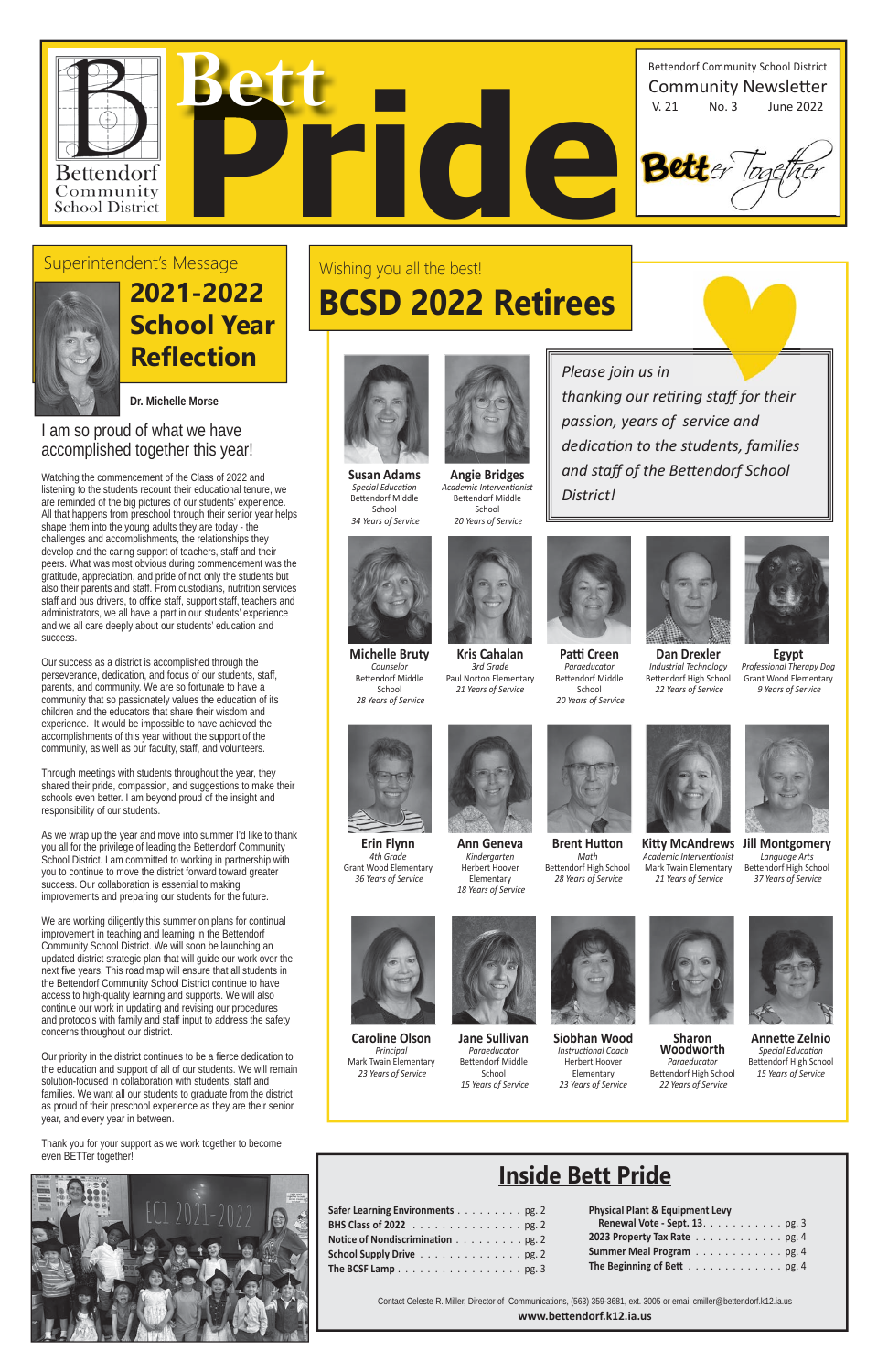We are honored to have been able to help you learn and grow into the successful young adults you are today. Wishing you nothing but the very best! Bulldog pride forever!

Simon Christopher Abbott | Alexandria Danielle Adams | Sommer Lynn Alfaro | Deekshith Alluri | Elizabeth Grace Alves | Carter Douglas Anderson | Courtney Kay Anderson | Grant Allen Anderson | Karissa Nicole Anderson | Olivia Marie Anderson | Jonathan Michael Andrews | DeMarion Montez Angel | Isabelle Nona Appel | Rheagan Martina Arboleda | TJ Damon Arons | Amariona Austin-Moody | Finley Benjamin Bagby | Paxton Casey Bagby | Alexander William Baker | Carson Alec Baltazor | Annalie Rose Bargmann | Aydin Michael Gregory Barlow | Aliya Marie Barnett | Kayla Lynn Barnhart | Anterio DeShawn Lawrence Bea | Kaitlyn Louise Beghtol | Hannah Rene Beintema | Nathan Scott Berg | Obadiah Daniel Bergert | Joseph Edward Bergstrom, Jr. | Alex John Berkenbosch | Brandon Wayne Bishop | Walter Lee Blackman | Daniel Matthew Blankenfeld | Elin Lisa Blatter | Bradley Allen Bodkin | Dustin Nicholas Bohren | Zakiya Olivia Bolar | McKenzie Lynn Borden | Jakiah Marie Boultinghouse | Jeremiah Cayden Bowers | Gavin Nicholas Bradhurst | Charles Diego Brault | Kayla Kim Bremer | Dawson Cole Buchanan | Connor Jeffrey Buck | Emma Christine Burnett | Christian David Butler | Kyara Symone Butler | Landon Caron Butler | Nicholas David Cale | Maylee Elizabeth Fluhr-Callahan | Lydia Rose Campion | David Maxwell Canfield | Piper Iris Careatti | Grant Arthur Carkner | Adeline Grace Carlson | Kayla Nichole Carlson | Talia Grace Cary | Madalyn Amara Champion | William Joseph Charter | Dasha Monae Clark | Nicari Marie Clark | Rhianna Reegan Coen | ZaTerrion Octavio Collier | Diego Emanuel Cortes-Jackson | Andrew Brooks Crocker | Sarah Marie Crowley | Bradlee Joseph Curry | Addison Noel Dalburg | Caden Jackson Darnell | Anna Ameil Davison | Kaira Lynn DeBoe | Sarah Katherine DeFauw | Alyssa Erianna DeLaRosa | Blake Ramiro DeLeon | Ethan Ryan Dennison | Jayde Esabella DePorter | Logan Scott Desseyn | Mason Fox Dormire | Olivia Ron Dowell | Anastasia Rose Drexler | Avery Ryan Dubberstein | Jonathan Alec Duncan | Nicholas James Duncan | Norah Catherine Louise Dunn | Terry Darnell Dunn III | Hayley Rosemarie Dyer | Jenna Katelyn Dyer | Lane Gregory Eastman | Charles Richard Eaton | Nora Catherine Edwards | Makenzie Dakotah Ellis | Jayda Nicole English | Charly Jane Erpelding | Gabriella Michelle Escontrias | Kyndall Marie Estlund | Coy Elliott Evans | Peter Vaughn Evans | Skylar Marie Fausett-Nonnenmann |

Tyree Cullen Fennelly | Julia Jean Fiedler | Jackson Paul Fields | Joseph Richard Fillman | Samantha Rose Fitzpatrick | Jack William Forari | Ethan Alexander Forker | Evan Alexander Forker |

Timothy James Foster | Payton Nicole Gagne | Julian Diego Garcia | Chloe Christine Gardner | Rebeca Garza-Doty | Ethan Ross Geifman | Sarah Beth Giese | Connor Michael Giesen | Jaydon Montrea Gobert | AbbyClare Lynn Goche | Elijah Ray Gomez | Jesus Julius Gonzalez-Hayes | Alexandra Rose Grandinetti | Lance Taylor Gray | Mackenzie Janet Greenley | Jackson Anderson Gross | Kyrah Elizabeth Gross | Hollye Noel Gutierrez | Valerie Nicole Gutierrez | Aidan Elessar Hamner | Ella Loraine Harbaugh | Samuel Amir Hardrict | Norah Elisabeth Harson | Justin Maurice Heald | Amber Yvonne Heppner | Bradley Robert Hill | Ellie Kathleen Hinch | Breanna Marie Hodges | Isabella Marie Hoffmann | Connor Grafton Hon | Armany'i Corta'e Hopson | Avery Brianne Horner | Brady Edward Howard | Lucas Steven Huecksteadt | Emily Cathie Hueser |

**Excellence** 

orgeriminara

Thomas Joseph Hughes | Patrick Joseph Hurd | Nathaniel Michael Hutcheson | Mallary Christine Iossi | Ventsislav Andreev Ivanov | Olivia Marie Ivory | Amanda Grace Jefferson | Vanessa Gabrielle Jensen | Caleb Robert Johnson | Isabelle Kelsey Johnson | Brady

Thomas Juchter | Tamanna Kaur

Kapoor | Elysse Nicole Kasch | Christian Thomas Kautz | Cooper James Kellenberger | MacKenzie Lee Kent | Emma Catherine Kerr | Colin Joseph Kilcoin | Zachary Robert Kipp | Hannah Ann Kirkpatrick | Ariauna Nicole Kluk-Jones | Lucas Colin Knerr | Emily Elizabeth Knight | Lisa Danielle Knight | Noah Riley Knudson | Tyler Alan Koch | Olivia Marie Koehler | Logan David Kohl | Luka Alexandravich Konovalov | Aden Jax Krauss | Carolyn Mikayla Kress | Hanna Nichole Kunz | Katie Marie Lampe | Levi James Langel | Daniel Joseph Ross Langley | Jericho John-Samuel Larsen | Carter Steven Lawson | Aryana Marie Lay | Quentin Nino Valentin Legrix | Braden Ray Like Mia Alexa Lopez | Carter William Mack | Katherine Elizabeth Maher | Morgan Anne Makoben | Jessica Lynn Maly | Kristin Delaney Manion | Brittan Elizabeth Mariman | Riley Joy Markham | Riley David Marshall | Preston Kenneth Martens | Kate Elizabeth McAleer | Jose Victor McCreight | Connor Jerimiah McDonald | Kiefer George McDonnell | Dylan

## Introducing the **Bettendorf High School**  CLass c

Adam McGinty | Perin David McGrath | Trevor Wallace McKim | Kiliyah Nevaeh Rose McQuiller | Creshon Jesus McTeer | Gage William Menke | Quinton Lee Menke | Jacob Todd Meyer | N Isaiah Mark William Miles | Kathryn Faith Miletich | Kyle Anthony Miller | Mason Allan Miller | McCarty Darlene Miller | Parker Tristan Miller | Emma Rose Minnich | Lauren Carlene Mitchell | Noah Marshall Mitvalsky | Elizabeth Ashleigh Mook | Patrick James Mooney | Emily Reese Mortiboy | Pamela Elizabeth Murcia | Nicholas Robert Murray | Ryan Stephen Murray | Sade Kabedi Colette Mutamba | Natalie Renee Naumann | Logan Jeffrey Nelson | David Kelly Newberry | Braedein Kael Newman | Chase Leon Newton | Eric Joseph Newton | Ankhang Ngoc Nguyen | Brandon Matthew Nickels | Sydnee Ashton Nicotri | Payton Kelly Steven Noack | Tynan Clyde Numkena | Abigail Reagan Nutter | Marisela Isabel Ocampo | Hannah Marie Ogles | Brock Samuel Ohlensehlen | Ayden Rodney O'Neal | Cole Andrew Ortiz | Dakota Nicole Otts | Rebekah Anne Pace | Ayana Shondrell Pacley | Everett Lamont Parker | Kenneth Lee Parks | Ethan Robert Parrett | Andrew Zane Pearson | Joshua William Pelzer | Aryed Natlie Perez | Kaylien Bignall Perez | Katherine Irene Pessman | Kyla Faith Piliponis-Palmer | Collin

Michael Pingilley | Emma Grace Porter | Thomas James Leo Pyron | Katelyn Ann Rahe | Olivia Mae Ramirez | Tyler Lynn Harsh Ramstack | Brooklyn Mae Rashid | Cecilia Ann Rasmer | Noah Michael Raso | Trenton Dylan Reeves | Jenna Lorene Reid | Hailey Elaine Reis | Kayden Timothy Richardson | Sabrina Renee Rinehart | Jenna



Michelle Ripley | Kathleen Marie Ripley | Adeline Marie Ritchie | Madisyn Alicia Rivera | Leshon Robinson, Jr. | Melissa Jacquai Robinson | Tysonn Jc A'don Roland | Garret Theodore Romer | Mateo Rosas | Clarisse Nicole Roscio | Benjamin Brian Roseman | Katherine Elaine Roseman | Luke Joseph Roth | Ava Layn Rowland | Maya Aliya Ruiz | Khamale

Malek Russell | Sadie Ann Ryan | Morgan Sage | Connor James Salsberry | Fernanda Santiago | Dallas James Schatteman | Ashlyn Rhee Schmidt | Mariella Jo Schmit | Grace Marie Schuetz | Robert Joe Schwan III | Amanda Marie Scott | Delquan Melic Tristian Scott | Colby Richard Shaft | Ryan James Walker Sherman | Malia Akina



Shinbori | Emily Marie Shirk | Aryana Marie Shoop | Jett James Siem | Kiara Andrea Silva Trenkle | Autumn Elizabeth Skahill | Eli Christopher Skeen | Cole William Snyder | Elijah Hyme Solis | Kaytlin Kelli Sowards | Delaney Raejean Speth | Riley Rae Spooner | Andrey Carlas Sprosty | Dylan Marie Steeber | Claire Sinead Steele | Chaney Colleen Steffen | Stephanie Elizabeth Stellmach | Macy Joan Stevenson | Sophie Rose Stierwalt | Mason Thomas Stine | Alexander Herbert Stone | Chelsea Faith Stone | Jackson William Stradt | Sydney Kay Strief | Sarah Louise Swearengen | Erin Elizabeth Teague | Caden James Temple | Nicholas David Theuerkauf | Ethan Michael Thompson | Trevor Alan Thurlow | Tyler Patrick Timmerman | Julia Suzanne Trembley | Kiya Sara Trettin | Ysenia Patricia Troche | Abigail Grace Tryon | Faith Michaela Tyra | Olivia Kristine Uhde | Lucas Basil VanDeWalle | Lauren Elizabeth Leinani Vaughan | Camille J'Nai Vesey | Braden Michael Vidmar | Izabel Mallory Vogele | Kristofer Tyler Voy | Aylyn Mae Wade | Mena Nicole Wagner | Tristan Douglas Richey Wakefield | Rachel Nicole Wallace | Alex Jeffrey Walter | Delaney Marie Ward | Luke Brian Weckel | Halli Ellen Welge | Alexis Maree Wentink | Jacob Brett West | Maxwell Thomas Morton Wetteland | Trenton Floyd Whitbeck | Mackenzie Leigh White | Michael James Whitehead, Jr. | Luke Russell Wiley | Alexander David Wilken | Macy Jae Wilkins | Jaquise Jamal Williams | Karen Delaney Williams | Sydnee Julianne Williams | Amanda Joy Wilson | Alyssa Lorraine Winterlin | Cole Michael Witter Benjamin Joseph Wollett | Jayden Scott Wright | Alexya Nicole Wyers | Danielle Mae Yeggy | Kasey Anne Zabloudil | Ella Marie Zillmer | Maycen Isabella Zimmerman



We are committed to working together with staff, students and families to provide a safe learning environment for all.

The Bettendorf Community School District staff cares deeply about all students. We are in a place in society where we have a lot of unrest in many areas. District leadership takes the challenges seriously and is focused on finding solutions in collaboration with parents, students and staff. Our ultimate goal is a safer learning environments for all. Our focus is on solutions concerning student behavior.

#### **Positive Behaviors Interventions & Supports**

All schools in the district use Positive Behaviors Interventions and Supports (PBIS) to create a

positive climate where every student can be successful. Teachers and staff work to recognize students who are making the right choices and motivate students to make good decisions. Each building has school-wide positive expectations and behaviors. With each expectation they have also set procedures: what the behavior looks like in classrooms, in the hall and cafeteria, at the drinking fountain, athletic events, etc.

#### **Parent & Staff Work Sessions**

In May, district administration hosted a series of work sessions with Bettendorf Middle School students, parents and staff to learn more about their safety concerns and ideas.

#### **Working on Improvements**

This summer, a district team is diving into the feedback we received in our work session. They are reflecting on and updating our practices and protocols and behavior matrices. In addition they are looking at opportunities to help reduce the opportunity for incidents by making improvements to classroom locations and learning environments.

## Working Together for **Safer Learning Environments**

It is the policy of the Bettendorf Community School District not to discriminate on the basis of race, color, national origin, sex, disability, religion, creed, age (for employment), marital status (for programs), sexual orientation, gender identity and socioeconomic status (for programs) in its educational programs and its employment practices. There is a grievance procedure for processing complaints of discrimination. If you have questions or a grievance related to this policy please contact the Affirmative Action Coordinator, Administration Center, 3311 18th St., Bettendorf, IA 52722, (563) 359-3681 or jdotson@bettendorf.k12.ia.us.

Help Bettendorf Community School District students have school supplies they need for the 2022-2023 school year!

*Composition Notebooks | Spiral Notebooks | Notebook* 

*Paper | Pocket Folders | Headphones | Pencils / Pens | Crayons | Washable Markers | Colored Pencils | Watercolor Paints | Erasers | Glue Sticks | Pencil Boxes | Rulers | Scissors*

Drop off donations, or checks to support the purchase of school supplies, at the BCSD Administration Center - 3311 18th St., Bettendorf.

#### **Notice of Nondiscrimination**

### Supporting Students in Need **School Supply Drive**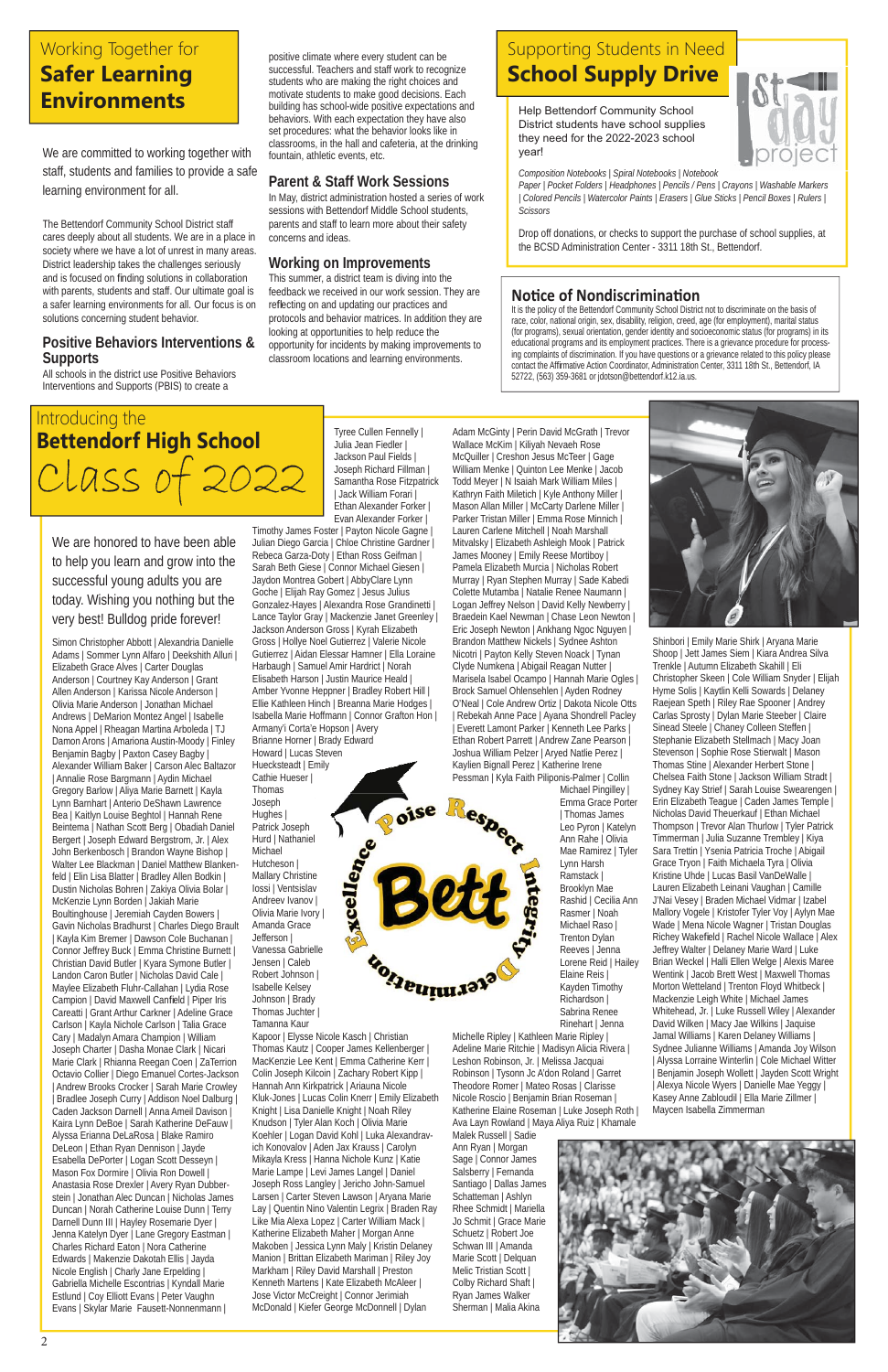

RENEWAL - VOTER APPROVED PPEL

Tuesday, Sept. 13, 2022

Better Tog



**Renovating & Maintaining Existing School Facilities | Funding School Technology, School Buses | Infrastructure & Equipment Upgrades** 

The Bettendorf Community Schools Foundation scholarships benefit BHS graduating students who will continue their education at either a 2 or 4 year college/ university.

The scholarship and departmental awards all derive from donations made to the Foundation, either from specific family members or the community at large.

#### **BCSF Scholarships**

**Barbara J. Brown Golden Bulldog** - *(Athletic)* Katelyn Rahe & Patrick Mooney **BHS Drama/Friends of Theater** - Ava Rowland **Bill and Alice Mary Meier** - Riley Markham **Bill and Ellen Stradt** - Hannah Beintema **Class of 1956** - Clarisse Roscio **D. Richard Jennings Memorial Scholarship**  Emily Hueser **Darlene Stansberry** *(Athletic)* - Amanda Scott **Dr. A.E. Lampe** - Amber Heppner **Dr. Raymond W. Oles** - Sarah Giese **Janice Lawson Eternal Spirit** *(Athletic)* - McKenzie Borden **Joann M. Stuhr** *(Math)* - Emma Kerr **Judith Wade** - Olivia Uhde **Pamela D. Johnson, Ph.D. Educational** - Lisa Knight **Rich and Dee James** *(Citizenship)* - Anastasia Drexler **Stewart N. Lounsberry** *(Swimming)* - Maci Greenley & Carter Anderson **Stewart N. Lounsberry** *(Junior from 2021)* - Alexander Stone **Thomas Jefferson Elementary Spirit of Community** 



## **Provide Funding that Benefits Bettendorf Schools Students & Teachers**

 **Legacy** - Macy Stevenson & Mason Stine **Tyler Hurd Best Friends** - Carter Anderson, Isabelle Appel, Jonathan Duncan, Julia Fiedler, Brady Howard, Robert Schwan

**Quinton Sandry Memorial** - Jordan Ramirez

#### **Outside Funding**

**BEA (Teachers Assoc) -** Julia Fiedler **Bettendorf Rotary** - Maycen Zimmerman & Andrew Crockert

#### **Departmental Awards**

#### **Benefiting Bettendorf & Pleasant Valley students**

**Art Department** - Malia Shinbori **Business Department** *(Hayes)* **-** Ethan Geifman **Family & Consumer Science Department - Olivia Ivory Industrial Technology Department** - Payton Noack **Language Arts Department -** Ava Rowland **Life Skills/Work Experience -** Zach Kipp **Math Department** *(Verla Funk)* **-** Preston Martens **Michael Green Instrumental Music** - Isabelle Appel **Vocal Music Department -** Alex Berkenbosch **Physical Education Department -** Hannah Beintema **Science Department** *(Don/Mary Schaefer)* - Aiden Hamner **Social Studies Department** *(Burr)* - Sade Mutamba **World Languages** *(Keith Bonnstetter)* - Noah Raso

## BCS Foundation Announces **Senior Scholarships & Department Awards**



What does the Bettendorf Community Schools Foundation do?

The funds are dispersed in the form of scholarships to seniors, innovative classroom grants to teachers to supplement their curriculum, Pride Grants to HS teachers to extend the learning opportunities during Pride block, classroom makeovers, and HAVlife Grants to students between the ages of 10-15 to participate in the arts or athletics. Grants awarded during the 2021/2022 school year made tremendous impacts on the students involved.

BCSF would like to congratulate the graduates of the Class of 2022 and wish them well in their future endeavors!

BCSF is appreciative to the Bettendorf faculty and staff for creating a rich and engaging learning environment for the students. We would also like to thank those who have participated in our Payroll Deduction program for their donations to our mission.

## **Annual Labor Day Run September 5, 2022**

1/2 Mile Children's Fun Run (12 and under),

5K Walk/Run, and 5 Mile Run

Sponsored by Bettendorf Community Schools Foundation &

Pleasant Valley Schools Educational Foundation

#### **www.runwithcarl.com**

*Learn more about the*  **Bettendorf Community Schools Foundation** foundation.bettendorf.k12.ia.us

 $\overline{3}$ 

The Physical Plant & Equipment Levy (PPEL) helps the district maintain its infrastructure and keep up with changing technology. It also helps keep the BCSD school facilities in top condition, the equipment up-to-date and the technology integration plan moving forward for students.

Residents of the school district are being asked to vote on a 10-year extension of the voted Physical Plant and Equipment Levy (PPEL). The fund would raise roughly \$2.3 million per year - more than \$23M over 10 years.

**Approval of PPEL will NOT Increase Taxes** This would be a continuation of the existing \$1.34 property tax levy.

Learn more - www.bettendorf.k12.ia.us



*Family & Consumer Science Award: Olivia Ivory with Beth Kieffer*



*Social Studies Award: Cathy Ahrens with Sade Mutamba*